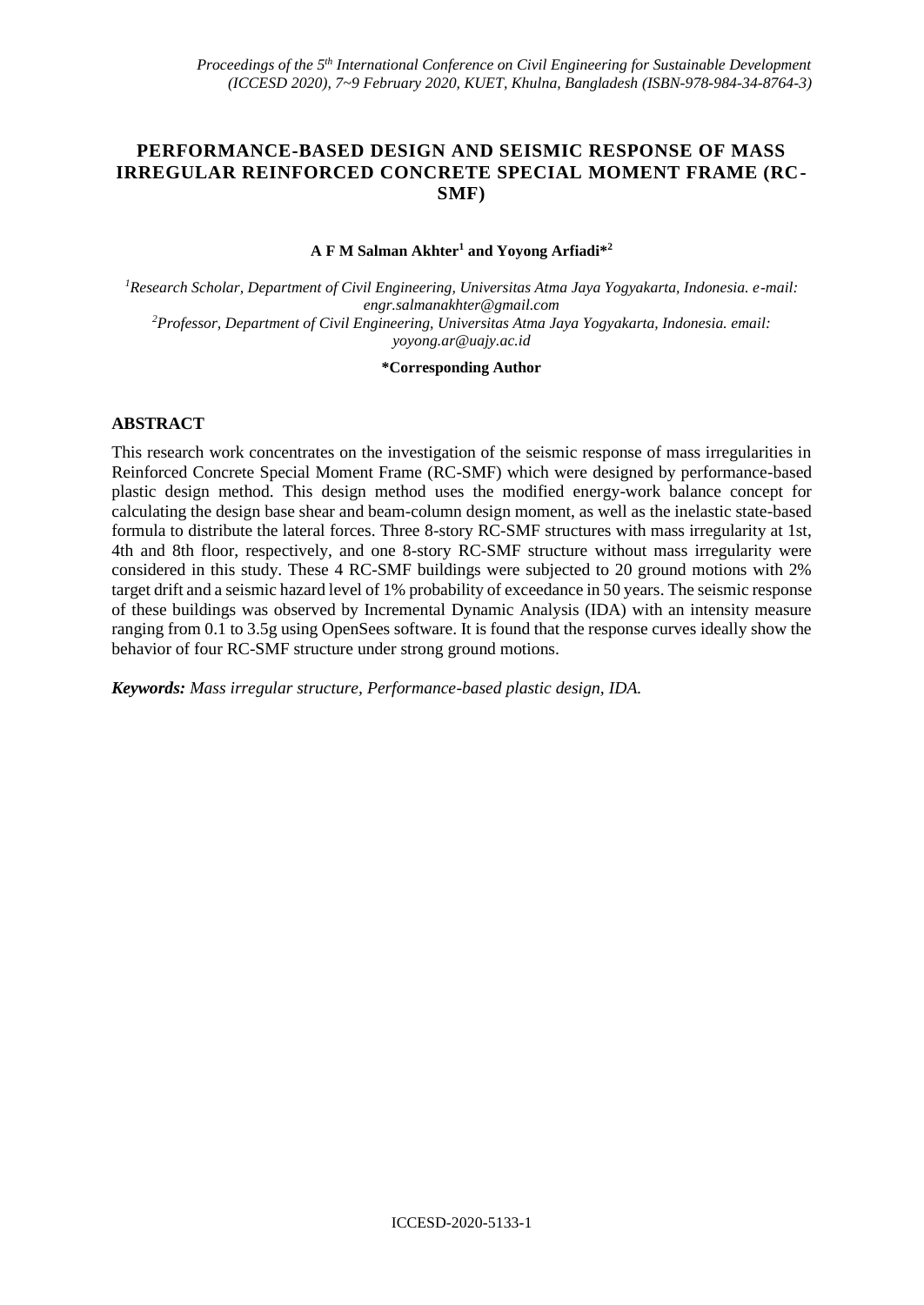*5 th International Conference on Civil Engineering for Sustainable Development (ICCESD 2020), Bangladesh*

# **1. INTRODUCTION**

The perfect regular structure is an idealized concept to analyze the structure. However, real-life buildings are almost always irregular. Due to the usage of buildings, the common irregularities found in the structures are mass, geometry and stiffness irregularities. Hence, it is important to evaluate the seismic performance of irregular type structures that will provide the behavior of the structural member under strong ground shaking. A number of researches have been performed to investigate the irregularities effects in buildings during big earthquakes (Chopra and Goel 2004) on the limit capacity of buildings. Moreover, the damage occurs in code-compliant irregular type RC structure due to inelastic behavior shows the need for more research on designing procedure and seismic response evaluation of structures that have irregularities.

The current design code generally considers the elastic deformation although the structure undergoes large inelastic deformation under strong earthquakes. Additionally, the elastic analysis accounts the equivalent static design force to calculate the required strengths of elements. However, strength and deformation demand require proper inelastic behavior of elements to prevent undesired failure or collapse. Hence, the Performance-Based Plastic Design (PBPD) has been developed with a series of research works by several researchers. The important concept of this method is the target drift and yield mechanism used to achieve the target building performance and demonstrate the inelastic response of elements during a strong earthquake (Leelataviwat et al. 1999; Lee and Goel 2001). The modified workenergy concept is then used to calculate the design base shear and beam-column moment (Lee and Goel 2001). A lateral force distribution method that considers the inelastic response of the structure is used in this PBPD method for getting the more accurate seismic response (Chao et al. 2007). A number of comprehensive researches using PBPD method have been performed on the different type of structure like eccentrically braced frame, special moment truss, high-rise buckling-restrained braced frames, tall hybrid coupled walls, reinforced concrete special moment frame etc. (Chao and Goel 2005; Chao and Goel 2006; Chao and Goel 2008; Liao and Goel 2014; Chan-anan et al. 2016). From those studies, the seismic response of the structures which were designed by PBPD method have evenly distributed story drift over height while the structures designed with seismic code-based method have undesired story drift or soft story failure over height. However, research works have only been performed on Reinforced Concrete Special Moment Frame (RC-SMF). Therefore, further research is needed using this methodology for another type of RC structure like RC-SMF with irregularity (mass, geometry and stiffness), RC moment frame with shear wall, Reinforced Concrete Ordinary Moment Frame (RC-OMF), Reinforced Concrete Intermediate Moment Frame (RC-IMF) etc. In this study, the RC-SMF with mass irregularity is taken for designing and analyzing using the proposed seismic design method.

The main objective of this research was to apply the PBPD method to the mass irregular RC-SMF structures to analyze the seismic response of the structures through the IDA curve. Four 8 story RC-SMF structures were selected to design it's all elements using PBPD design method which has mass irregularity at 1st, 4th and 8th floor and one without mass irregularity, respectively. All four RC-SMF structures were assumed as multipurpose buildings, located in Padang Indonesia on soil type E (soft soil). The advantage of this method is to set hazard level and performance limit depends on the necessity of the structures and later evaluate the response of structures by performing the nonlinear time history analysis. Similarly, these structures were designed for 2% target drift with a seismic hazard level of 1% probability of exceedance in 50 years. The nonlinear model was implemented on OpenSees 2.5.0, a PEER's open-source structural analysis and simulation software. Moreover, the analysis results used to present as seismic responses of structures through incremental dynamic analysis (Vamvatsikos and Cornell 2002).

# **2. PERFORMANCE-BASED PLASTIC DESIGN METHOD**

The Performance-Based Plastic Design (PBPD) method uses elastic-plastic single-degree-of-freedomsystem to represent the work-energy balance concept which is more rational design concept than the code-based method which is developed by Leelataviwat et al. (1999) and modified by Lee and Goel (2001). The work-energy equation is made by external work equal to the internal work of an elastic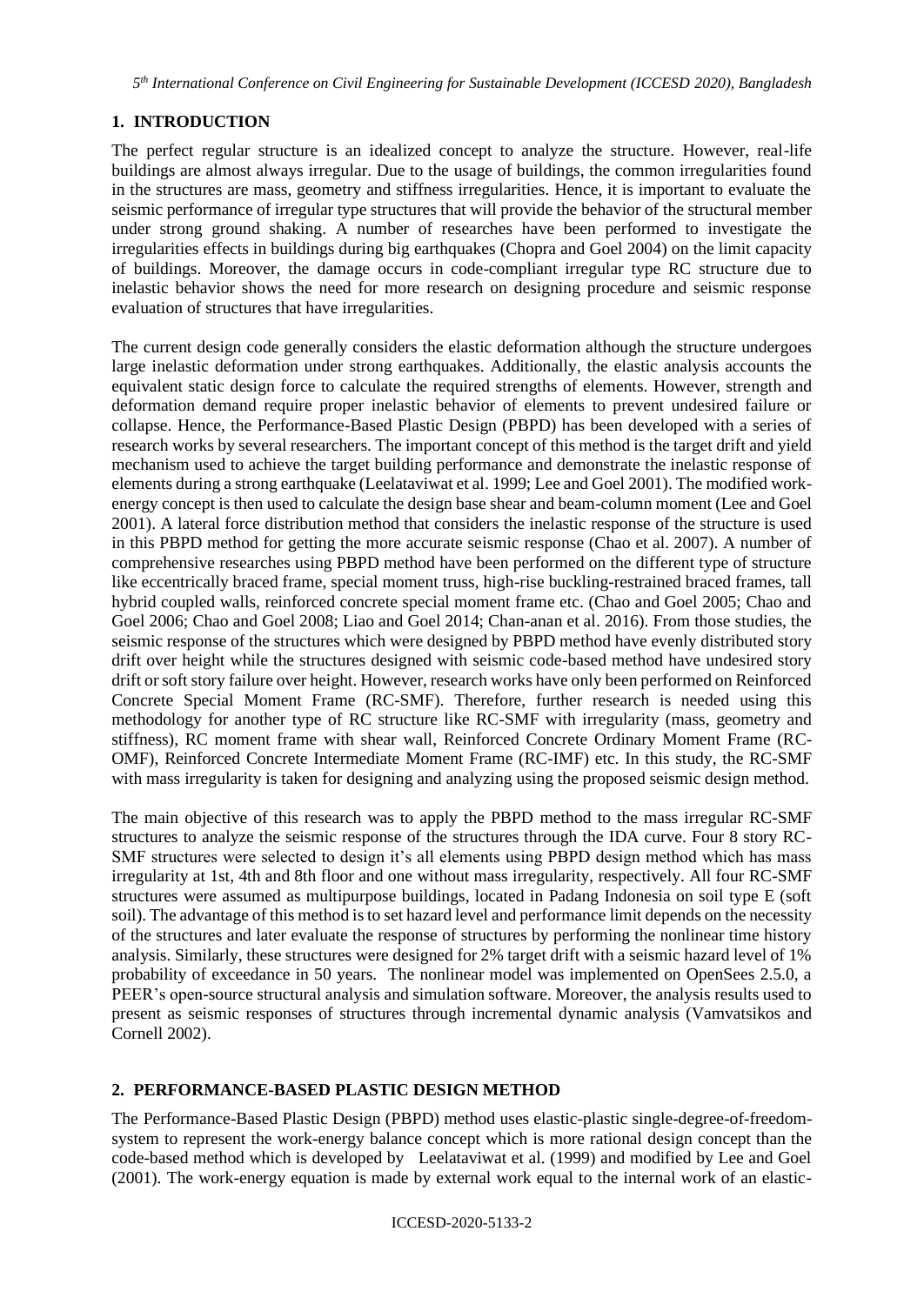plastic single-degree-of-freedom-system. The external work is calculated by pushing the structure up to target drift monotonically which is equal to the energy need of an equivalent elastic-plastic singledegree-of-freedom (EP-SDOF) system as shown in Fig. 1. The work-energy balance equation is given by (Liao and Goel, 2014):

$$
\left(E_e + E_p\right) = \gamma \left(\frac{1}{2}M.S_v^2\right) = \frac{1}{2}\gamma M \left(\frac{T}{2\pi}S_a \cdot g\right)^2\tag{1}
$$

where  $E_e$  and Ep are elastic and plastic components of total energy needed, respectively, to push the structure up to the target drift. The  $\gamma$  is energy modification factor, T is natural period and M is total mass of the structure. The  $S_v$  and Sa are the design pseudo-spectral velocity and pseudo-spectral acceleration, respectively. The energy modification factor  $\gamma$  is obtained from the inelastic spectra (Lee and Goel 2001) as shown by Eq. 2.

$$
\gamma = \frac{2\mu_s - 1}{R_{\mu}^2} \tag{2}
$$

where R<sub>u</sub> is ductility reduction factor and  $\mu$ s is structural ductility factor.



Fig. 1 Required energy by elastic-plastic-single degree-of-freedom system (work-energy balance concept)

Following Liao and Goel (2014), the design base shear formula of PBPD method is obtained from the work-energy balance equation (Eq. 1) and the simplified form of the equation is shown in Eq. 3.

$$
\frac{V_y}{W} = \frac{-\alpha + \sqrt{\alpha^2 + 4 \cdot \gamma \cdot S_a^2}}{2} \tag{3}
$$

where  $V_y/W$  is design base shear coefficient,  $V_y$  is the design base shear, W is the total seismic weight of the structure, and  $\alpha$  is a dimensionless parameter given by:

$$
\alpha = \left(\sum_{j=1}^{n} (\beta_i - \beta_{i+1}) h_i\right) \left(\frac{w_n h_n}{\sum_{j=1}^{n} w_j h_j}\right)^{0.75T^{-0.2}} \left(\frac{\theta_p 8\pi^2}{T^2 g}\right)
$$
\n(4)

where  $\beta$  is the shear distribution factor,  $\theta_p$  is plastic component of target drift, w<sub>n</sub> and w<sub>j</sub> is top floor seismic weight and j<sup>th</sup> floor seismic weight respectively, and  $h_n$  and  $h_j$  is the structure height at top floor and  $j<sup>th</sup>$  floor respectively. T is calculated according to ASCE/SEI 7-16 (2017).

The lateral design force distribution is based on inelastic dynamic response and higher mode effects (Chao et. al. 2007) as follow:

### ICCESD-2020-5133-3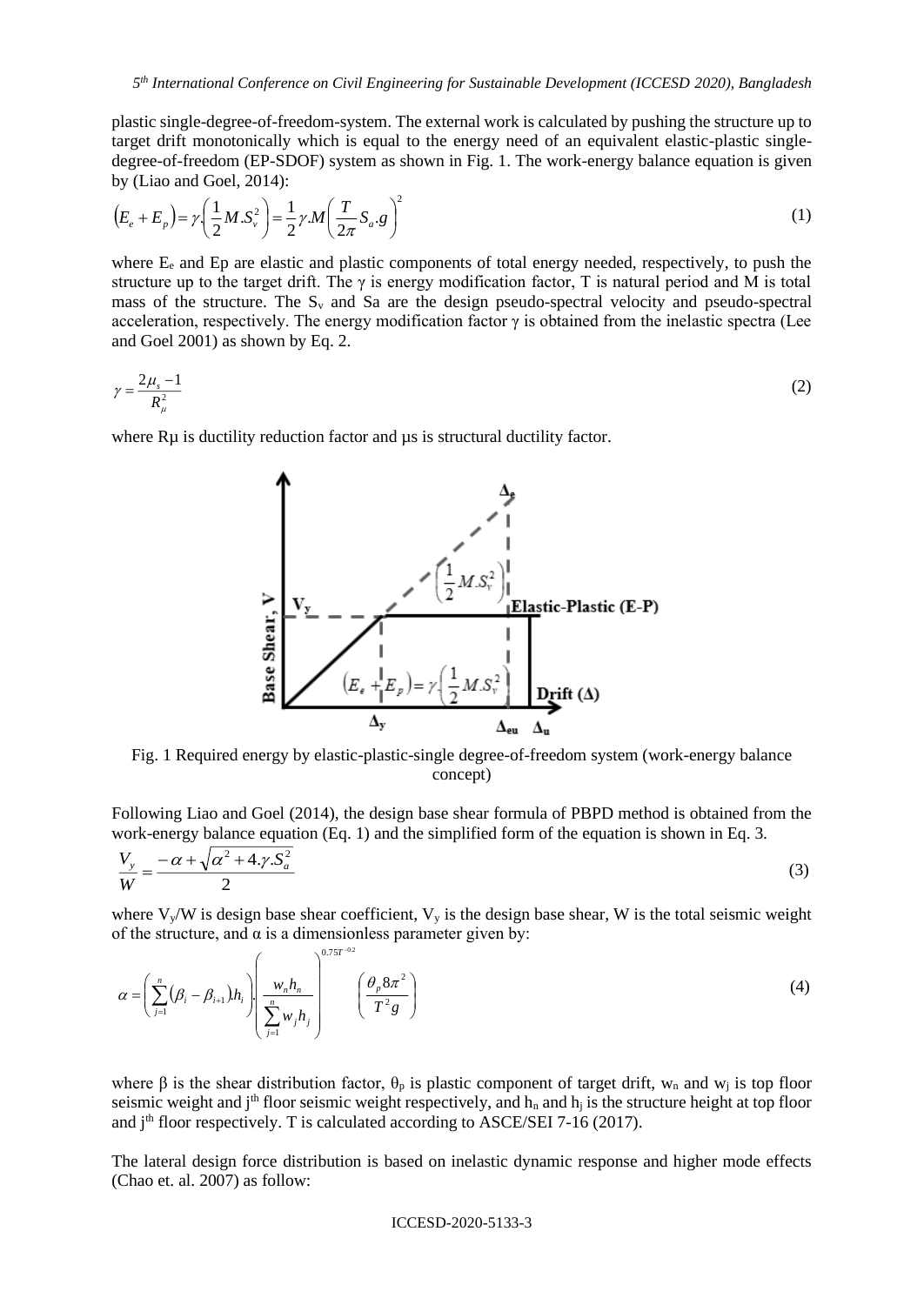*5 th International Conference on Civil Engineering for Sustainable Development (ICCESD 2020), Bangladesh*

$$
F_i = (\beta_i - \beta_{i+1})V_n \tag{5}
$$

where Fi is lateral force at level i, and  $V_n$  is static story shear at top-level. The static story shear and lateral force at top-level are same, hence the formula is given in Eq. 6.

$$
V_{n} = F_{n} = \left(\frac{w_{n}h_{n}}{\sum_{j=1}^{n}w_{j}h_{j}}\right)^{0.75T^{-0.2}}
$$
\n(6)

The story shear distribution factor is the ratio between static story shear and static story shear at toplevel as shown in Eq. 7.

$$
\frac{V_i}{V_n} = \beta_i = \left(\frac{\sum_{j=1}^n w_j h_j}{w_n h_n}\right)^{0.75T^{-0.2}}
$$
\n(7)

The main target of PBPD method is to provide sufficient strength to beam to get desired performance level. The plastic hinge is formed at the both end of beam and only at column base. The structural strength follows the story shear distribution along the building height to prevent the yielding from concentrating at upper story level (Chao et. al 2007). The moment capacity of beam at each level is determined by plastic design which is external work equal to internal as follow:

$$
\sum_{i=1}^{n} F_i h_i \theta_p = 2.M_{pc} \theta_p + \sum_{i=1}^{n} 2\beta_i \left( M_{pb-positive} + M_{pb-negative} \right) \gamma_i
$$
\n(8)

where  $\theta_p$  is kinematic rotation angle and  $M_{pc}$  is the plastic moment at column base for the yield mechanism,  $M_{pb}$  is beam positive and negative moment strength.

According to PBPD, the column strength is determined by taking factored gravity load and maximum beam strength. The joint condition is based on strong-column weak-beam concepts, which is the sum of nominal flexural strength of column to the sum of nominal flexural strength of beam is more than 1.2 according to ACI 318-14, and 1.3 according to FEMA P695. The shear force in interior and exterior columns can be obtained by using (Moehle and Mahin, 1991):

$$
V_{i} = \frac{|M_{pr(+)}|_{i} + |M_{pr(-)}|_{i}}{L} + \frac{W_{i-tributary}L}{2}
$$
 (9)

$$
V_i = \frac{|M_{pr(+)}|_i + |M_{pr(-)}|_i}{L} - \frac{w_{i-tributary}.L}{2}
$$
 (10)

where  $M_{pr}$  is the maximum beam strength which is multiplied by an over strength factor (Moehle and Mahin 1991), L' is the beam length between to hinge, and  $w_i$  is the unit seismic weight. The lateral forces in exterior and interior columns can be obtained by using:

$$
\alpha_i F_{L-exr} = \frac{\sum_{i=1}^n (M_{pr-})_i + \sum_{i=1}^n V_i \left(\frac{L-L}{2}\right)_i + M_{pc}}{\sum_{i=1}^n \alpha_i h_i} \tag{11}
$$

#### ICCESD-2020-5133-4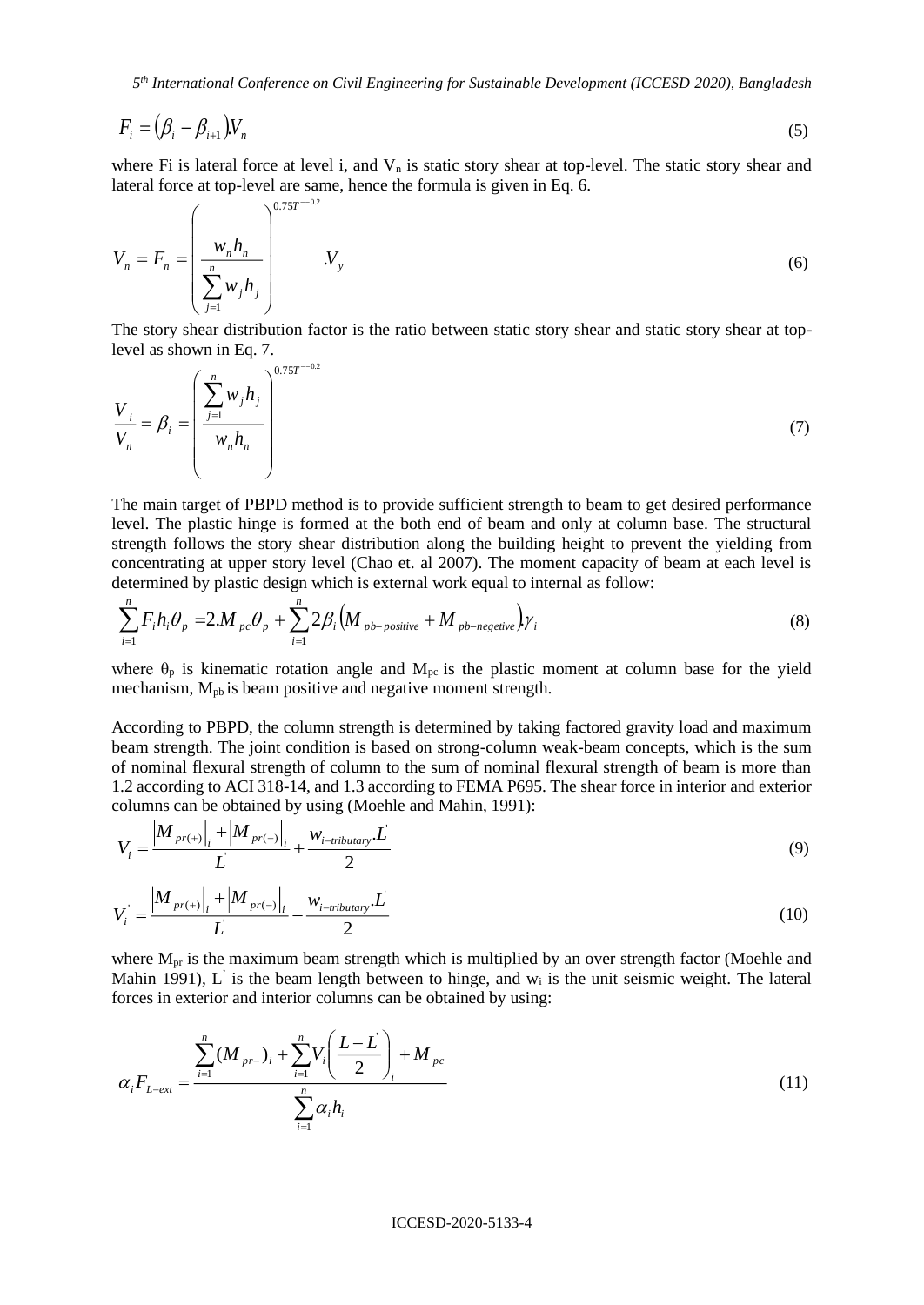*5 th International Conference on Civil Engineering for Sustainable Development (ICCESD 2020), Bangladesh*

$$
\alpha_i F_{L-\text{int}} = \frac{\sum_{i=1}^n (|M_{pr-}|_i + |M_{pr+}|_i) + \sum_{i=1}^n [V_i + V_i'] \left(\frac{L-L}{2}\right)_i + 2M_{pc}}{\sum_{i=1}^n \alpha_i h_i}
$$
(12)

### **3. MODELING AND ANALYSIS APPROACH**

In this study, eight story SMF irregular concrete structures were considered. Three structures were chosen to represent mass irregularity at  $8<sup>th</sup>$ ,  $4<sup>th</sup>$ , and  $1<sup>st</sup>$  story, and denoted as MI-8, MI-4, and MI-1, respectively. One structure named as MI-S to represent the structure without mass irregularity. The number of bays is the same for all structures as shown in Fig. 2. The frame of grid line no. 3 was taken from all four structures to design by PBPD and perform nonlinear time history analysis to get the seismic responses of these frames (Fig. 3). The seismic weight in each floor was 1300 KN, except for 1st, 4th and 8th floor of MI-1, MI-4, and MI-8, respectively. The seismic weight of these floor was 2100 KN, which means the mass irregularity exists on that floor according to ASCE/SEI 7-16 (2017).



Fig. 2 Floor plan of MI-8, MI-4, MI-1, and MI-S Fig. 3 Frame of grid line 3

The structures were considered as a multi-purpose building which located in Padang, Indonesia on soil type E. The design response spectrum (Sa) was taken from the Indonesia national earthquake database for soil type E as shown in fig. 4 (PUSKIM 2018).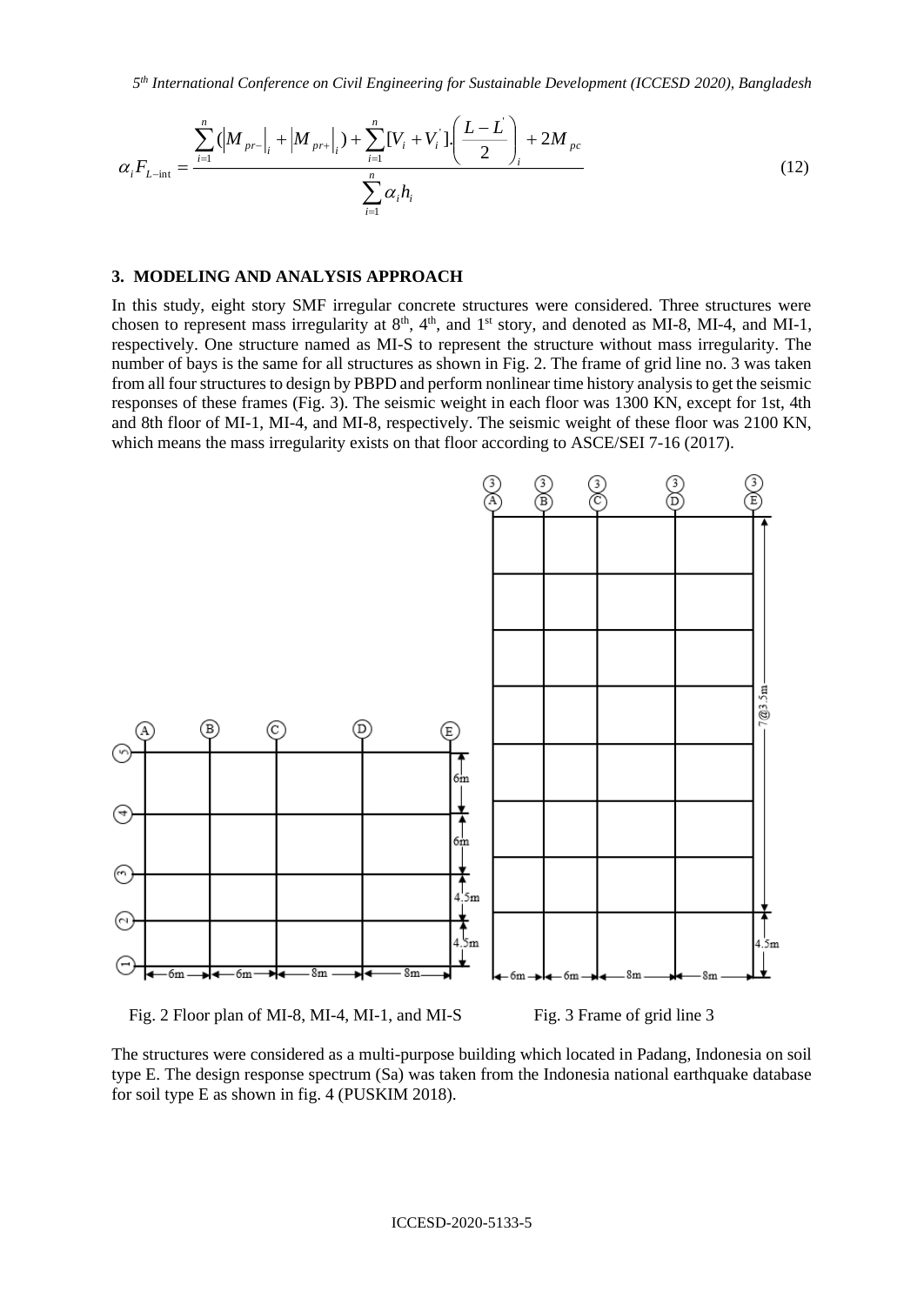

Fig. 4 Design response spectrum for soil type E in Padang, Indonesia

All structure's natural period was assumed the same as 1.35 sec following ASCE approximation formula. The total seismic weight and other parameters are given in Table 1. The design base shear varies from 2010 kN to 2170 kN, which was distributed as lateral force over structure height using Eqs. 5 -7.

| <b>Structure, RC-SMF</b>              | <b>MI-8</b> | $MI-4$  | <b>MI-1</b> | MI-S    |
|---------------------------------------|-------------|---------|-------------|---------|
| Floor height, h (m)                   | 29          | 29      | 29          | 29      |
| Period, T (sec)                       | 1.35        | 1.35    | 1.35        | 1.35    |
| Total seismic weight, W (kN)          | 11342.4     | 11342.4 | 11342.4     | 10675.2 |
| Dimensionless parameter, $\alpha$     | 1.43        | 1.36    | 1.37        | 1.38    |
| Spectral acceleration, S <sub>a</sub> | 0.797       | 0.797   | 0.797       | 0.797   |
| Design Base Shear, $V_v(kN)$          | 2100        | 2170    | 2150        | 2010    |

Table 1 Design parameters of four structures

In this research, the distributed plasticity approached was used to model the beam-column element in OpenSees. The main advantage of distributed plasticity is it has several integration points over element length as shown in Fig. 5. As a result, the integration points show yielding conditions over the length of the element. The Gauss-Lobatto integration approach places integration point at the both end of element; hence it is the most common way to evaluate the force-based element responses for distributed plasticity (Neuenhofer and Filippou, 1997; Scott and Fenves, 2006). In this study, fiber section with suitable number of patches and layers was used to define the beam-column sections and force-beamcolumn element. Five Gauss-Lobatto integration points along the element length was used to define a beam-column element. The uniaxial hysteretic constitutive material model namely ConcreteCM (Mander et. al 1988; Chang and Mander 1994) and Giuffre-Menegotto-Pinto steel material (Filippou et. al. 1983) was used to model the core and cover concrete, and steel rebars.



Fig. 5 Element with Gauss-Lobatto integration point

ICCESD-2020-5133-6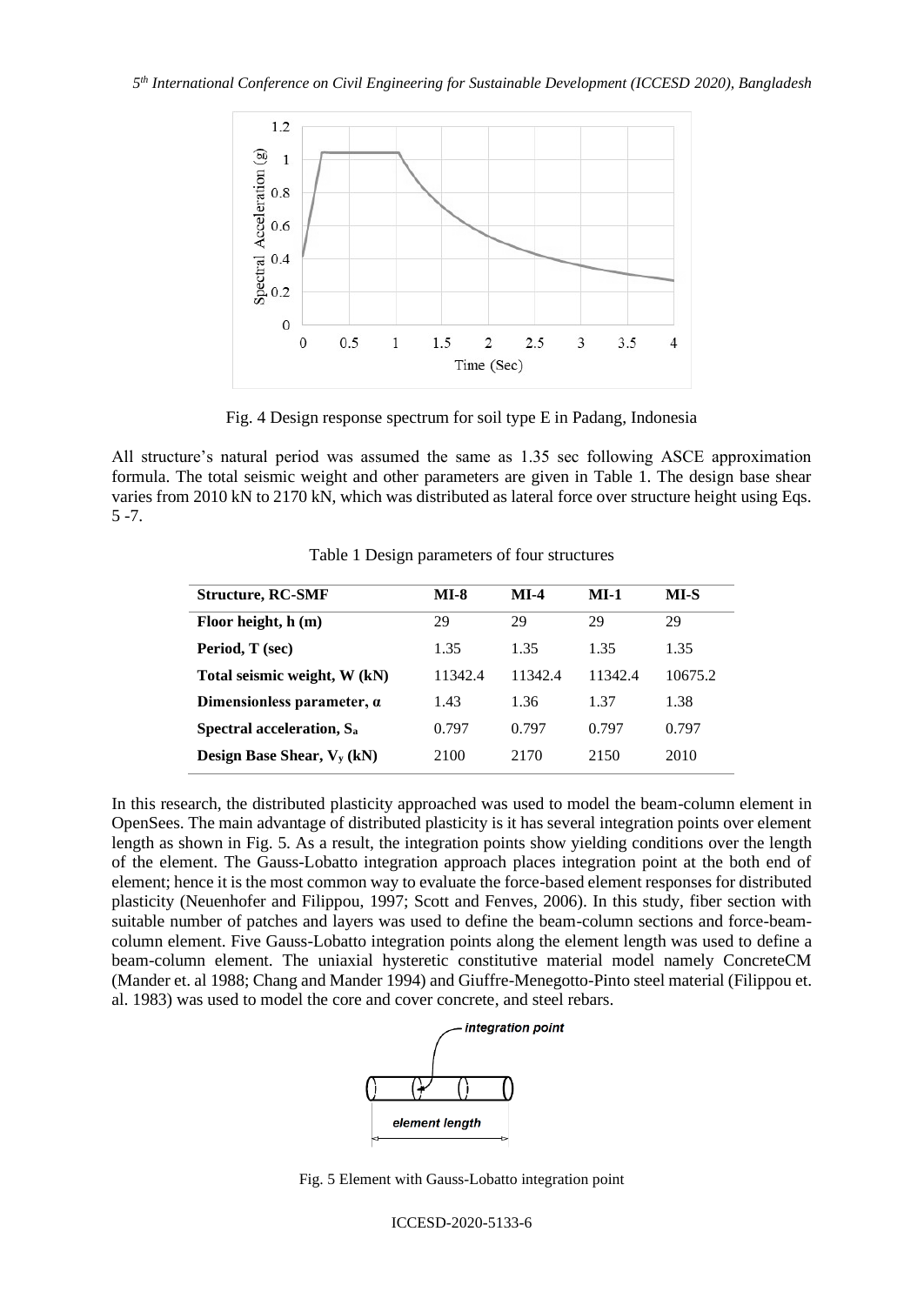The nonlinear modelling needs earthquakes data to get seismic responses of structure. PEER ground motion database contains wide ranges of ground motions (PEER 2018). In this study, 20 ground motions with magnitude ranges M 6.0 to M 7.7 were selected to show the responses of the structures through IDA curves. To obtain IDA curve, the nonlinear analysis using OpenSees was performed, where the intensity measures started from 0.1g until structure collapse. The ground motions were scaled in different IM (Intensity Measure) level with 5% damping ratio. This step was done by using SeismoSingnal2018.

## **4. RESULTS AND DISCUSSION**

The PBPD method considers the nonlinear behavior and target performance level into the design process from the start. The design output of the column and beam are shown in Figs. 6 to 9.

Firstly, the design base shear and lateral force distribution of MI-1, MI-4, and MI-8 are almost the same although the mass irregularity exists on different floors in these structures. As a result, the design outcome shows that the beam-column properties of these structures nearly similar. On the other hand, the MI-S contains 800 kN less seismic weight than the other three structures, therefore the design base shear and lateral force distribution is less. However, there are few dissimilarities in the beam-column size among these four structures. Finally, the nonlinear analysis performed in OpenSees shows the satisfactory performance of these structures under severe ground motions.

Secondly, the positive and negative beam reinforcement ratio of MI-1, MI-4, and MI-8 at  $8<sup>th</sup>$  floor is the same. Although, the MI-8 has an extra 800 kN more load at  $8<sup>th</sup>$  floor. The rebar ratio of the beam at  $4<sup>th</sup>$ floor of MI-1 and MI-4 is same, but mass irregularity exists at 4<sup>th</sup> floor in MI-4. Moreover, the rebar ratio of beam at 1<sup>st</sup> floor of MI-1 and MI-4 is same, however, the 1<sup>st</sup> floor of MI-1 has extra load. The positive and negative moment of beam is calculated by eq. (8) which is not only based on seismic weight of structure but also based on the shear distribution factor and plastic component of target drift.

Thirdly, the column rebar properties are determined by eq. (9 to 12) which is based on maximum beam strength factor, shear force in column and distance between beam hinge. The column size of these structures is almost the same. The new design approach considers the strong column weak beam mechanism which is justified in nonlinear analysis by achieving the performance of structure. The uniform distribution of interstory drift showed that all columns dissipate earthquake energy properly and minimize the excessive inelastic deformation. The IDA curve (figs. 10 to 13)

The time history analyses of were performed to create incremental dynamic analysis (IDA) curve for each structure. The response of the structure plotted in IDA curve was the maximum interstory drift, and intensity measure (IM). The IM was spectral acceleration,  $S_a$  at  $T_1$  with 5% damping ratio of the scaled ground motion. The  $S_a$  value range was 0.1g to 3.3g with an increment of 0.1g, but it depended on the structure collapse. The analysis results as IDA curve is shown in Figs.10 to 13. The IDA curve shows that maximum story drift lies within the target drift of all four structures. The drift of four structures increased linearly up to yield drift, and the structure collapsed after the target drift. The uniform distribution of story drift implies that the PBPD considers no soft story failure and it is justified in this study.

The mass irregularity at  $4<sup>th</sup>$  floor has less probability of collapse than other structure. In comparison between mass irregularity effect at  $1<sup>st</sup>$  and  $4<sup>th</sup>$  floor, the section size and rebar properties of these two structures are very similar. However, the collapse probability of the  $1<sup>st</sup>$  floor mass irregularity is higher than the 4th floor mass irregularity. In addition, the interstory drift and probability of collapse due to mass irregularity at 8th floor was also higher than regular structure. Moreover, the seismic responses of these structures also showed that the maximum drift values are under yield drift in  $S_a$  value 1g.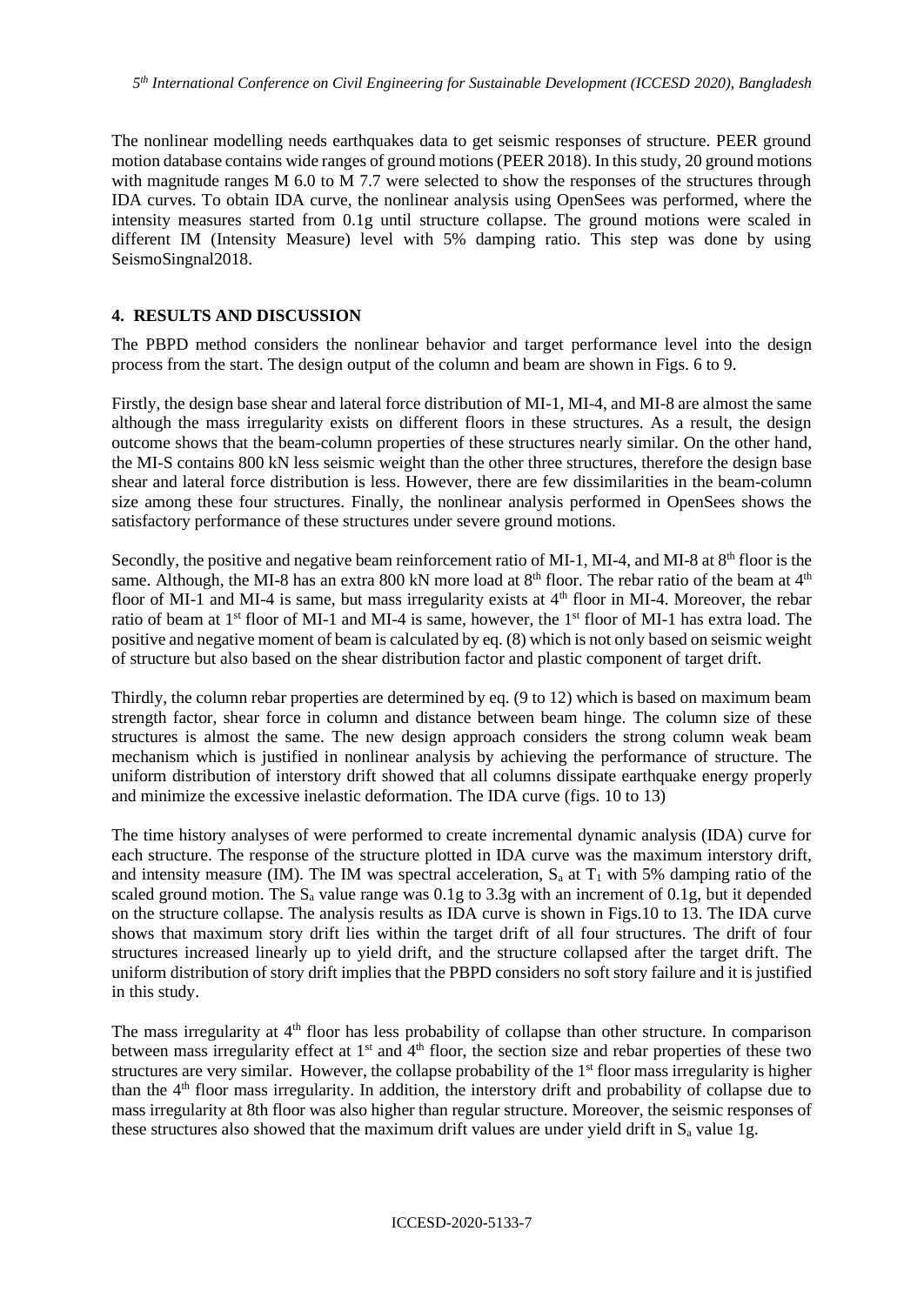| 8 <sup>th</sup> Floor-                           |                  |                | 550 x 350                                                   |                  |                         |
|--------------------------------------------------|------------------|----------------|-------------------------------------------------------------|------------------|-------------------------|
|                                                  | 800 x 800        | 10#16mm        | $\rho = 0.0063$<br>$\rho' = 0.011$                          | $700 \times 700$ | 8#16mm                  |
| 7th Floor                                        | 800 x 800        | 10#19mm        | 550 x 350<br>$p = 0.0095$<br>$\rho' = 0.017$                | 700 x 700        | 10#16mm                 |
| 6 <sup>th</sup> Floor                            | 850 x 850        | 12#19mm        | 550 x 350<br>$\rho = 0.011$<br>$\rho' = 0.023$<br>600 x 350 | 750 x 750        |                         |
| 5 <sup>th</sup> Floor<br>4 <sup>th</sup> Floor-  | 850 x 850        | 12#19mm        | $\rho = 0.012$<br>$p' = 0.023$<br>600 x 350                 | 750 x 750        | 12#19mm 12#19mm 12#16mm |
| 3rd Floor                                        | 850 x 850        | 12#22mm        | $\rho = 0.012$<br>$p' = 0.026$<br>600 x 350                 | 750 x 750        |                         |
| 2™ Floor                                         | 900 x 900        | 12#22mm        | $\rho = 0.013$<br>$p' = 0.029$<br>600 x 350                 | 800 x 800        | $12#19$ mm              |
| 1st Floor-                                       | 900 x 900        | 14#22mm        | $p = 0.014$<br>$\rho' = 0.029$<br>600 x 350                 | 800 x 800        | 12#22mm                 |
|                                                  | $900 \times 900$ | $#25$ mm<br>14 | $\rho = 0.016$<br>$p' = 0.033$                              | 800 x 800        | $12#25$ mm              |
| <b>Interior Column</b><br><b>Exterior Column</b> |                  |                |                                                             |                  |                         |

Fig. 6 Colum-beam properties of MI-1 Fig. 7 Colum-beam properties of MI-4

| 8 <sup>th</sup> Floor-                           |           |            | 550 x 350                                       |                  |                         |
|--------------------------------------------------|-----------|------------|-------------------------------------------------|------------------|-------------------------|
| 7 <sup>th</sup> Floor-                           | 800 x 800 | $10#19$ mm | $p = 0.0063$<br>$\rho' = 0.011$<br>550 x 350    | 700 x 700        |                         |
| 6 <sup>th</sup> Floor-                           | 800 x 800 | $10#19$ mm | $\rho = 0.0079$<br>$\rho' = 0.017$<br>550 x 350 | $700 \times 700$ | 10#16mm 10#16mm         |
| 5 <sup>th</sup> Floor-                           | 850 x 850 | $12#19$ mm | $p = 0.0095$<br>$\rho' = 0.020$<br>600 x 350    | 750 x 750        |                         |
| 4 <sup>th</sup> Floor-                           | 850 x 850 | #19mm<br>ᅼ | $\rho = 0.010$<br>$p' = 0.018$<br>600 x 350     | 750 x 750        | 10#19mm 10#19mm 10#16mm |
| 3rd Floor-                                       | 850 x 850 | $12#19$ mm | $\rho = 0.010$<br>$p' = 0.020$<br>600 x 350     | 750 x 750        |                         |
| 2 <sup>nd</sup> Floor-                           | 850 x 850 | 12#22mm    | $\rho = 0.012$<br>$\rho' = 0.023$<br>600 x 350  | 750 x 750        | 12#19mm 12#19mm         |
| 1st Floor-                                       | 850 x 850 | 12 #22mm   | $\rho = 0.012$<br>$p' = 0.023$<br>600 x 350     | 750 x 750        |                         |
|                                                  | 900 x 900 | #22mm      | $\rho = 0.013$<br>$\rho' = 0.026$               | 800 x 800        | 12 #22mm                |
| <b>Interior Column</b><br><b>Exterior Column</b> |           |            |                                                 |                  |                         |

Fig. 8 Colum-beam properties of MI-8 Fig. 9 Colum-beam properties of MI-S

| 8 <sup>th</sup> Floor-             |           |             | 550 x 350                                      |                  |                         |
|------------------------------------|-----------|-------------|------------------------------------------------|------------------|-------------------------|
| 7th Floor                          | 800 x 800 | $10#16$ mm  | $p = 0.0063$<br>$\rho' = 0.011$<br>550 x 350   | $700 \times 700$ | 8#16mm                  |
| 6 <sup>th</sup> Floor-             | 800 x 800 | $10#19$ mm  | $p = 0.0095$<br>$\rho' = 0.017$<br>550 x 350   | $700 \times 700$ | 10#16mm                 |
| 5 <sup>th</sup> Floor.             | 850 x 850 | 12#19mm     | $\rho = 0.011$<br>$\rho' = 0.023$<br>600 x 350 | 750 x 750        |                         |
| 4 <sup>th</sup> Floor-             | 850 x 850 | 12#19mm     | $\rho = 0.012$<br>$\rho' = 0.023$<br>600 x 350 | 750 x 750        | 12#19mm 12#19mm 12#16mm |
| 3rd Floor                          | 850 x 850 | 12#22mm     | $\rho = 0.013$<br>$p' = 0.026$<br>600 x 350    | 800 x 800        |                         |
| 2 <sup>nd</sup> Floor-             | 900 x 900 | #22mm<br>51 | $\rho = 0.014$<br>$p' = 0.029$<br>600 x 350    | 800 x 800        | $12#19$ mm              |
| l¤ Floor-                          | 006 x 006 | 14#25mm     | $p = 0.014$<br>$p' = 0.033$<br>600 x 350       | 800 x 800        | 12#22mm                 |
|                                    | 900 x 900 | $14#25$ mm  | $\rho = 0.016$<br>$p' = 0.033$                 | 800 x 800        | 12#25mm                 |
| Interior Column<br>Exterior Column |           |             |                                                |                  |                         |

| 8 <sup>th</sup> Floor-                           |                  |            | 550 x 350                                      |                  |                 |
|--------------------------------------------------|------------------|------------|------------------------------------------------|------------------|-----------------|
|                                                  | $800 \times 800$ | $10#16$ mm | $p = 0.0047$<br>$\rho' = 0.011$<br>550 x 350   | 700 x 700        | $8#16$ mm       |
| 7 <sup>th</sup> Floor                            | 800 x 800        | 10#19mm    | $p = 0.0079$<br>$p' = 0.017$<br>550 x 350      | $700 \times 700$ | 10#16mm         |
| 6 <sup>th</sup> Floor-<br>5 <sup>th</sup> Floor  | 850 x 850        | 10#19mm    | $\rho = 0.011$<br>$\rho' = 0.023$<br>600 x 350 | 750 x 750        |                 |
| 4 <sup>th</sup> Floor                            | 850 x 850        | 12#19mm    | $\rho = 0.010$<br>$p' = 0.021$<br>600 x 350    | 750 x 750        | 12#19mm 12#16mm |
| 3rd Floor.                                       | 850 x 850        | 12#19mm    | $\rho = 0.012$<br>$p' = 0.023$<br>600 x 350    | 750 x 750        | $12#19$ mm      |
| 2 <sup>nd</sup> Floor                            | 850 x 850        | 12#22mm    | $\rho = 0.013$<br>$\rho' = 0.026$<br>600 x 350 | 800 x 800        | $12#19$ mm      |
| 1st Floor.                                       | 850 x 850        | 12#22mm    | $p = 0.013$<br>$\rho' = 0.029$<br>600 x 350    | 800 x 800        | 12#22mm         |
|                                                  | $900 \times 900$ | .4#22mm    | $\rho = 0.014$<br>$p' = 0.029$                 | 800 x 800        | 12 #22mm        |
| <b>Exterior Column</b><br><b>Interior Column</b> |                  |            |                                                |                  |                 |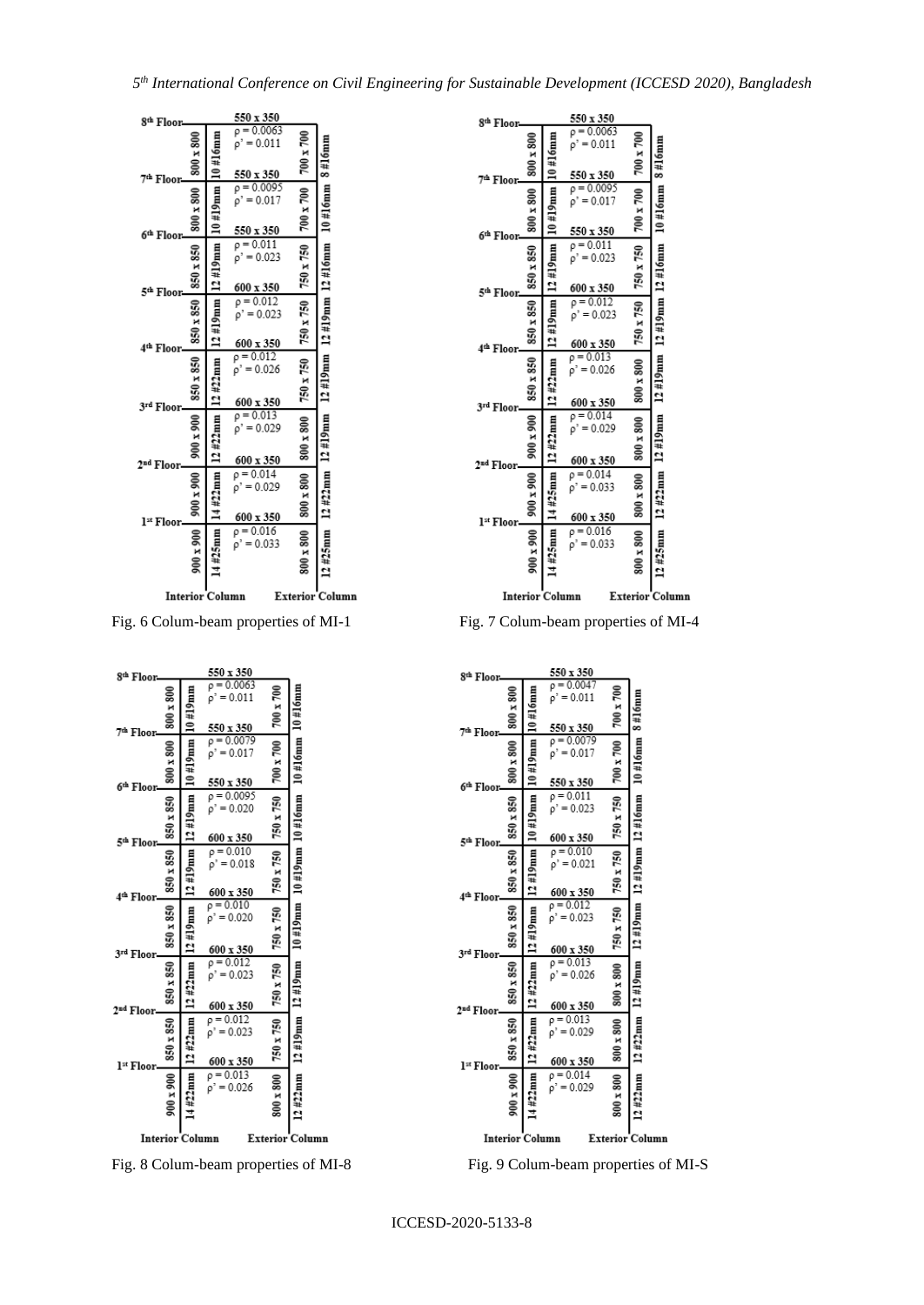

Fig. 10 IDA curve of MI-1(T<sub>1</sub>=1.35sec) Fig. 11 IDA curve of MI-4 (T<sub>1</sub>=1.35sec)



Fig. 12 IDA curve of MI-8 ( $T_1$ =1.35sec) Fig. 13 IDA curve of MI-S ( $T_1$ =1.35sec)

## **5. CONCLUSIONS**

The main objective of this study is to predict seismic performance of mass irregular and regular RC-SMF designed by PBPD method. The seismic responses from time history analysis are shown through IDA curves. The seismic performance of all four structure achieved the target performance hence it validated the PBPD method. The study needs to be extended for more cases and needs comparison with code based designed structure in order to get most suitable method for practice. The mass irregularity effects up to mid-floor has less chance of collapse than top floor. The interstory drift and collapse probability at spectral acceleration 1.5g is very low, but as spectral acceleration increased the collapse probability elevates highly.

## **REFERENCES**

- ACI 318-14 (2014). Building Code Requirements for Structural Concrete. American Concrete Institute, Michigan. doi:10.14359/51688187
- ASCE/SEI 7-16 (2017). Minimum Design Loads and Associated Criteria for Buildings and Other Structures. American Society of Civil Engineers, Reston. doi:10.1061/9780784414248
- Chan-Anan W, Leelataviwat S, Goel SC (2016) Performance-based plastic design method for tall hybrid coupled walls. Struct Design Tall Spec Build 25(14):681–699. doi:10.1002/tal.1278
- Chang GA, Mander JB (1994) Seismic Energy Based Fatigue Damage Analysis of Bridge Columns: Part I– Evaluation of Seismic Capacity. Technical Report NCEER-94-0006, State University of New York, Buffalo.
- Chao SH, Goel SC, Lee SS (2007) A Seismic Design Lateral Force Distribution Based on Inelastic State of Structures. Earth Spect 23(3):547–569. doi:10.1193/1.2753549